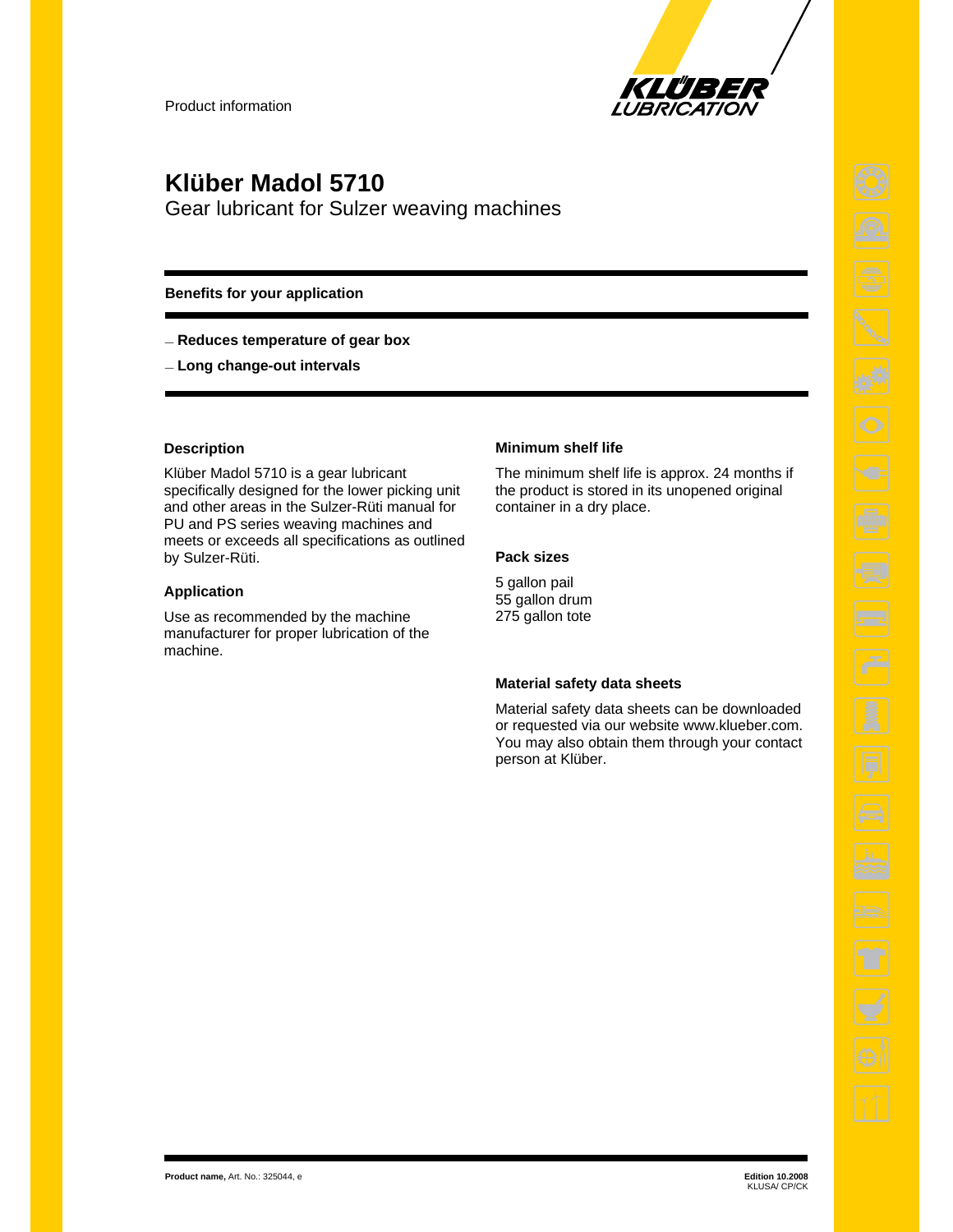Product information

# **Klüber Madol 5710**

Gear lubricant for Sulzer weaving machines

| <b>Product data</b>                                                           | Klüber Madol 5710                                                                     |
|-------------------------------------------------------------------------------|---------------------------------------------------------------------------------------|
| Color, appearance                                                             | Amber, clear liquid                                                                   |
| Viscosity, cST (40°C)                                                         | 159                                                                                   |
| Viscosity, cST (100°C)                                                        | 15.95                                                                                 |
| Viscosity, SUS (100°F)                                                        | 753                                                                                   |
| Viscosity, SUS (210°F)                                                        | 82                                                                                    |
| Viscosity Index                                                               | 103                                                                                   |
| Refractive Index (25°C)                                                       | 1.4788                                                                                |
| Specific Gravity (72°/72°F)                                                   | 0.8801                                                                                |
| Color, ASTM                                                                   | 3.5                                                                                   |
| Extreme Pressure Properties, Ib (Falex)                                       | 1200                                                                                  |
| Copper Strip Corrosion, 3 hrs. (212°F)                                        | 1a                                                                                    |
| Flash Point, COC (°F)                                                         | 480                                                                                   |
| <b>SAE Number</b>                                                             | 40                                                                                    |
| Density, Ib/gal                                                               | 7.33                                                                                  |
| Demulsibility ASTM D-2711                                                     | $18$ -mL free water<br>Trace % of free water<br>35% water in oil<br>0.025-mL emulsion |
| Timken OK load ASTM D-2782<br>@ 45-lb. load<br>@ 55-lb. load<br>@ 60-lb. load | Pass: 1.00 mm scar<br>Pass; 1.16 mm scar<br>Fail; seized before<br>obtaining load     |

### **Lubrication is our world**

**Klüber Lubrication offers more than 2000 different products to choose from, and the right lubricant for your application is certainly among them. You can contact Klüber Lubrication specialists worldwide to assist you in all matters regarding lubrication.** 

**www.kluber.com**

**Klüber Lubrication North America L.P. ~ 32 Industrial Drive ~ Londonderry, NH 03053, USA, ~ Phone 800.447.2238 ~ Fax 603.647.4105.** 

The data in this product information is based on our general experience and knowledge at the time of printing and is intended to give information of possible applications to a reader with technical experience. It constitutes neither an assurance of product properties nor does it release the user from the obligation of performing preliminary tests with the selected product. We recommend contacting our Technical Consulting Staff to discuss your specific application. If required and<br>possible we will be pleased to provide a sample for testi the technical data in this product information at any time without notice.

Klüber Lubrication, a company of the Freudenberg Group

**Publisher and Copyright: Klüber Lubrication North America L.P..** Reprints, total or in part, are permitted if source is indicated and voucher copy is forwarded.